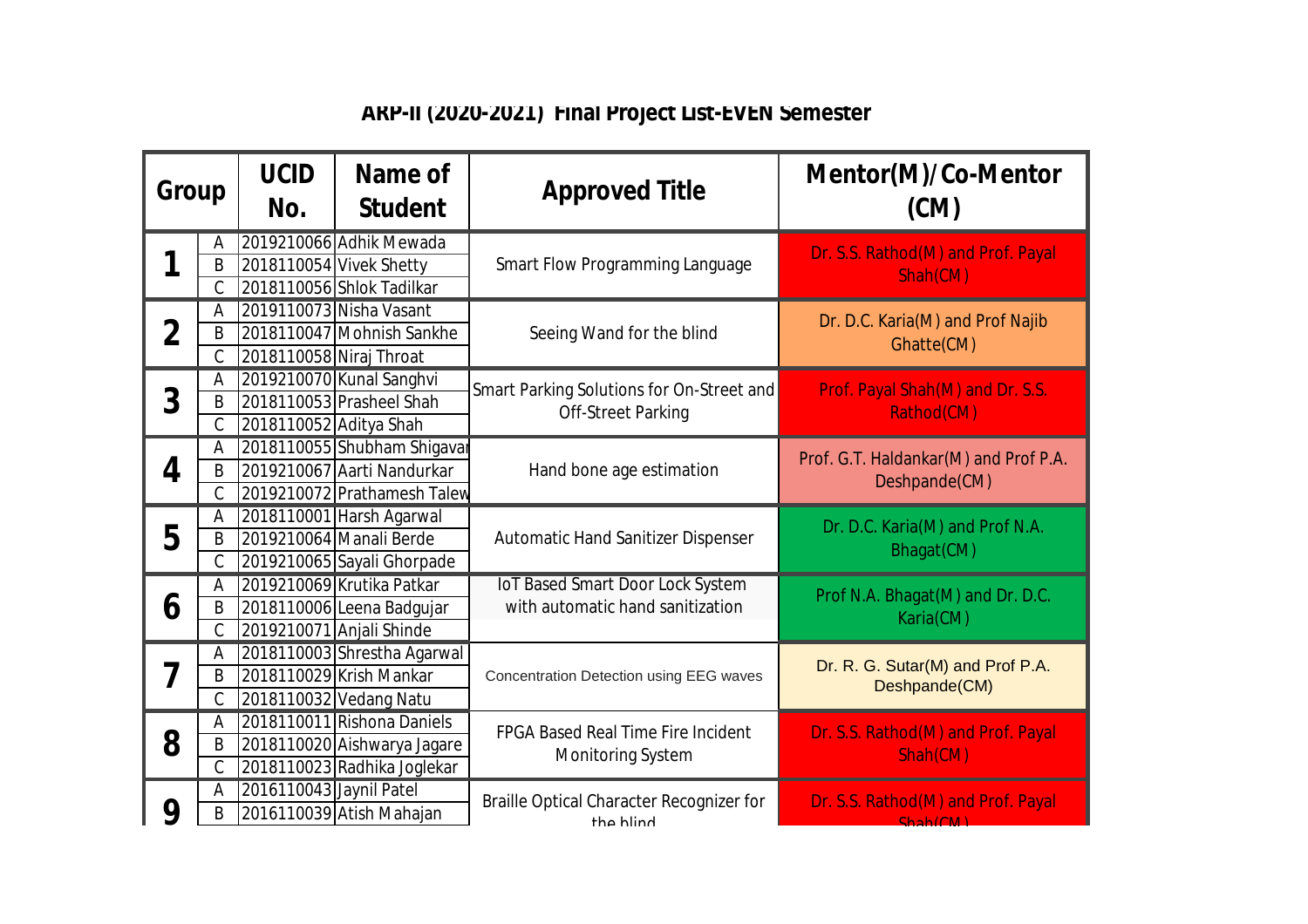## **ARP-II (2020-2021) Final Project List-EVEN Semester**

| Group     |               | <b>UCID</b><br>No.     | Name of<br><b>Student</b>     | <b>Approved Title</b>                                                 | Mentor(M)/Co-Mentor<br>(CM)                            |
|-----------|---------------|------------------------|-------------------------------|-----------------------------------------------------------------------|--------------------------------------------------------|
|           | C             |                        | 2017110037 Abhivyakti Parihar | <b>UIC DIIIN</b>                                                      |                                                        |
| <b>10</b> | А             |                        | 2018110062 Omkar Varudkar     | Preliminary Diagnosis of diseases using<br>Eye Imaging                | Prof P.A. Deshpande(M) and Prof. G.T.<br>Haldankar(CM) |
|           | B             |                        | 2018110007 Chirayu Betkekar   |                                                                       |                                                        |
|           | C             |                        | 2018110049 Shriya Sansare     |                                                                       |                                                        |
| 11        | Α             |                        | 2018110004 Pranav Aher        | <b>Prioritised Vehicle Management</b><br>Application                  | Prof. P.V. Kasambe(M) and Dr. R.G.<br>Sutar(CM)        |
|           | B             |                        | 2018110050 Mohil Sarvankar    |                                                                       |                                                        |
|           | С             |                        | 2018110063 Viraj Wasnik       |                                                                       |                                                        |
| 12        | A             |                        | 2018110059 Netra Trivedi      | Universal Remote using EMG based<br>gesture recognition               | Prof Najib Ghatte(M) and Dr. D.C.<br>Karia(CM)         |
|           | B             | 2018110031 Isha Naik   |                               |                                                                       |                                                        |
|           | $\mathcal{C}$ | 2018110013 Navya Fadia |                               |                                                                       |                                                        |
| 13        | Α             |                        | 2018110037 Pranjal Pimpale    | ChargeEasy- A solution assisting EV drivers<br>with charging stations | Prof. G.T. Haldankar(M) and Prof P.A.<br>Deshpande(CM) |
|           | B             |                        | 2018110043 Kaushik Reddy      |                                                                       |                                                        |
|           | Ć             |                        | 2018110044 Sanchit Rote       |                                                                       |                                                        |
|           | A             |                        | 2018110015 Kushagra Gautam    | <b>Smart Traffic Control System</b>                                   | Prof. K.T. Talele (M) and Prof. M.R.<br>Bansode(CM)    |
| 14        | B             |                        | 2018110016 Shreya Gokhale     |                                                                       |                                                        |
|           | C             |                        | 2018110014 Aakanksha Garg     |                                                                       |                                                        |
|           | Α             |                        | 2016110004 Tanmay Bhalerao    | <b>Eliminate Mouse Drawing</b>                                        | Dr. R.G. Sutar(M) and Prof. P.V.<br>Kasambe(CM)        |
| 15        | B             |                        | 2016310063 Satish Yadav       |                                                                       |                                                        |
|           | C             |                        |                               |                                                                       |                                                        |
|           | A             |                        | 2018110045 Amolina Samanta    | Automatic Attendance Marker with<br>Database                          | Dr. R.G. Sutar(M) and Prof. P.V.<br>Kasambe(CM)        |
| 16        | B             | 2018110018 Akash Hake  |                               |                                                                       |                                                        |
|           | C             |                        |                               |                                                                       |                                                        |
| 17        | Α             |                        | 2018110024 Divit Kalathil     | <b>Employability Prediction using CV Analysis</b>                     | Prof. K.T. Talele (M)and Prof. M.R.<br>Bansode(CM)     |
|           | B             |                        | 2018110057 Aditya Tarade      |                                                                       |                                                        |
|           | Ć             |                        | 2018110061 Kuldeep Vaishnav   |                                                                       |                                                        |
|           | Α             |                        | 2018110009 Swapnil Dabre      |                                                                       | $Drof$ DV Kasambo(M) and Dr DC                         |
|           |               |                        |                               |                                                                       |                                                        |